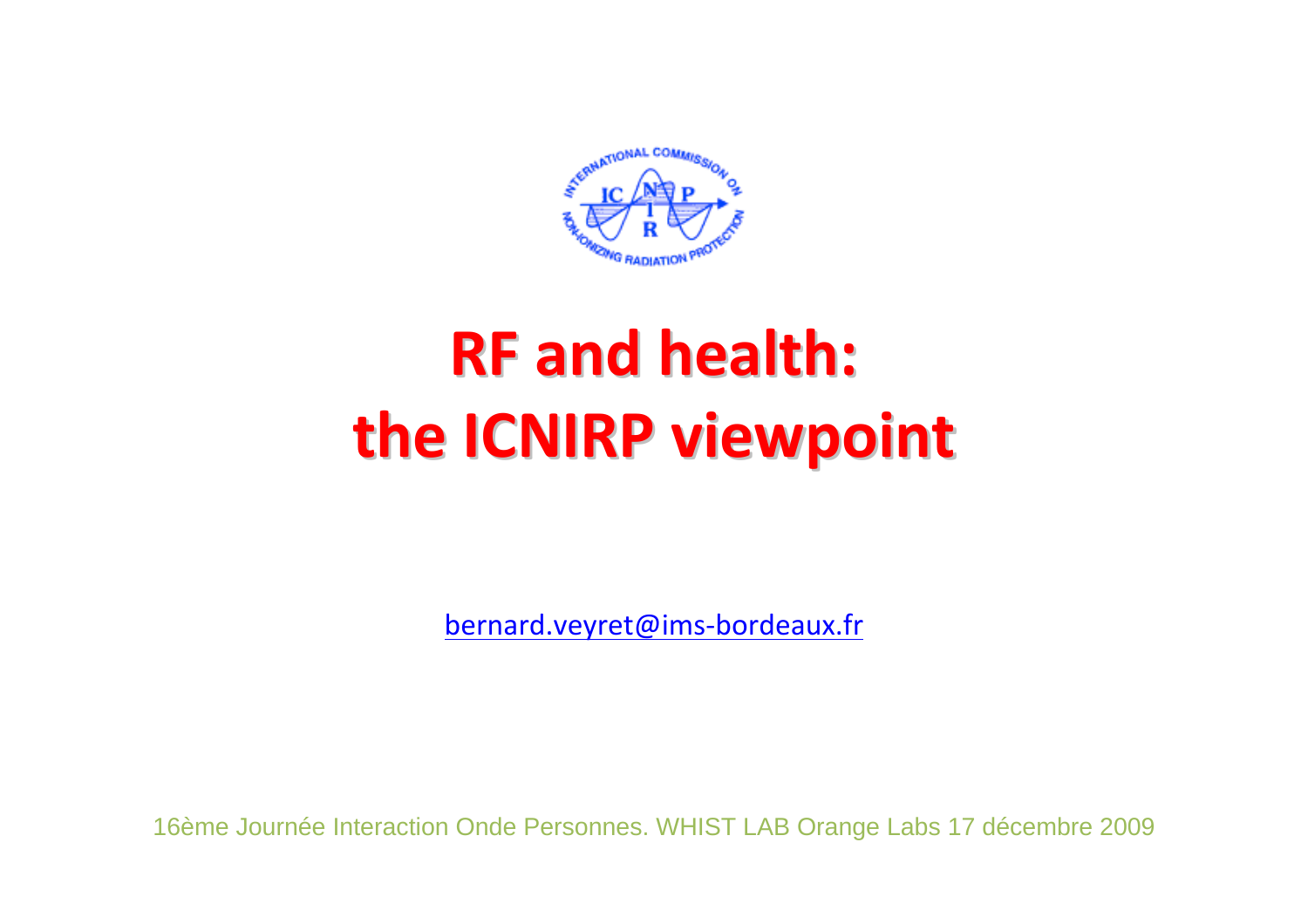

#### International Commission on Non Ionizing Radiation Protection

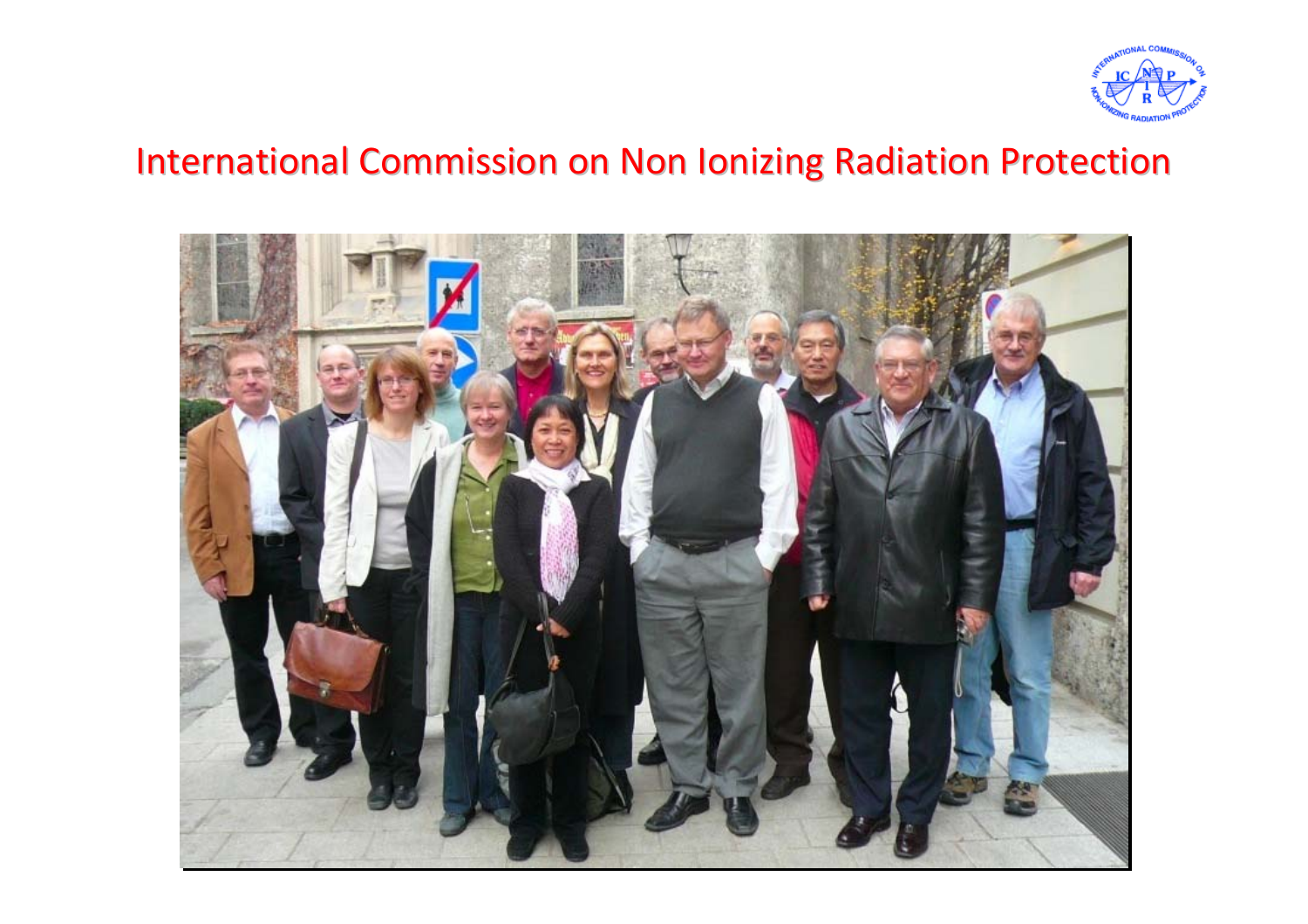

#### **ICNIRP structure**

- Commission (chairman Paolo Vecchia)
- 4 Standing committees:
	- Epidemiology
	- Biology
	- Physics
	- Optics
- 30 Consulting members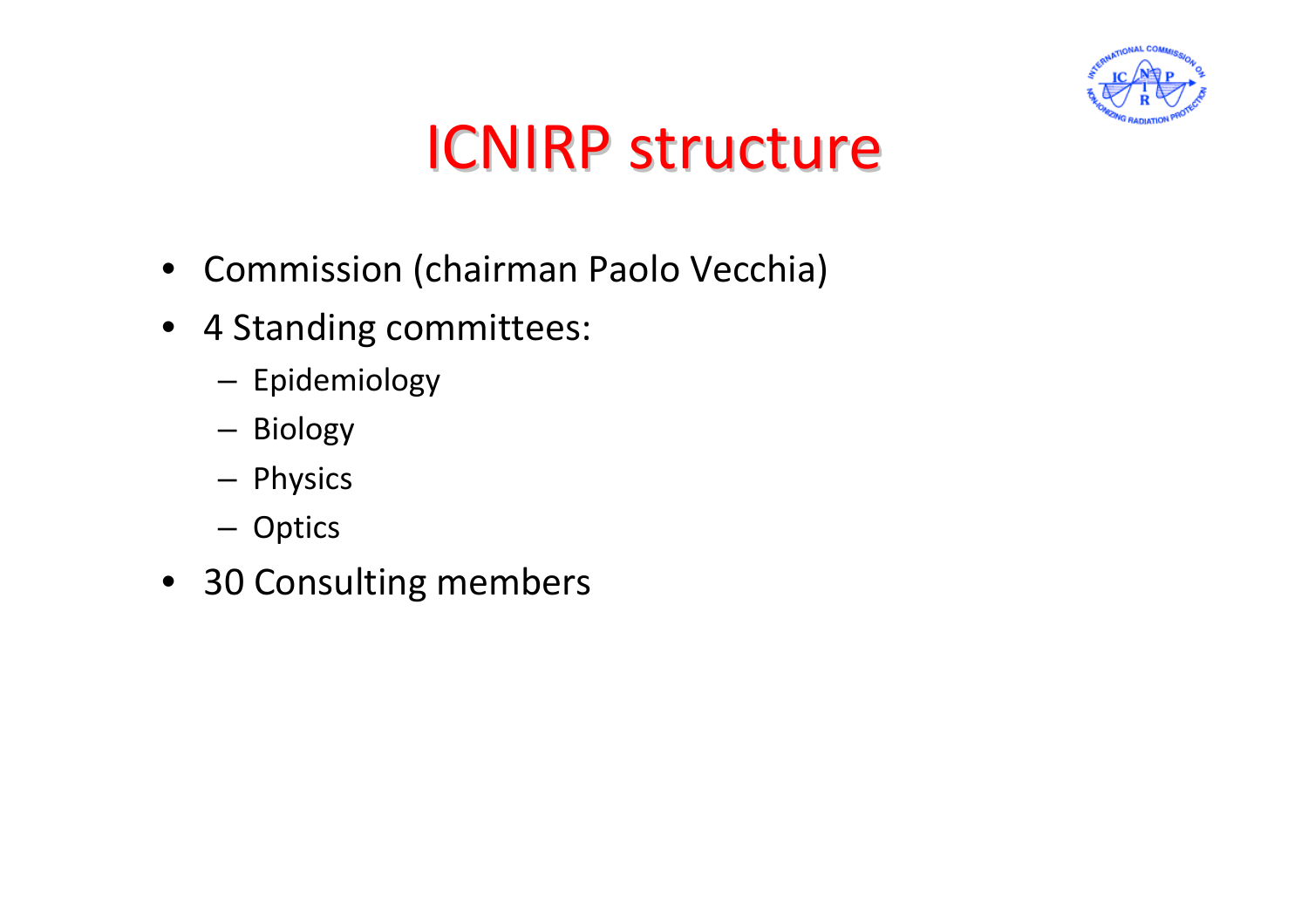

## Timetable for guidelines

#### • **Static fields (0 Hz)**

- Blue book
- EHC WHO
- Guidelines (2009)
- **LF (1‐100 kHz)**
	- Blue book
	- EHC WHO
	- guidelines (2010)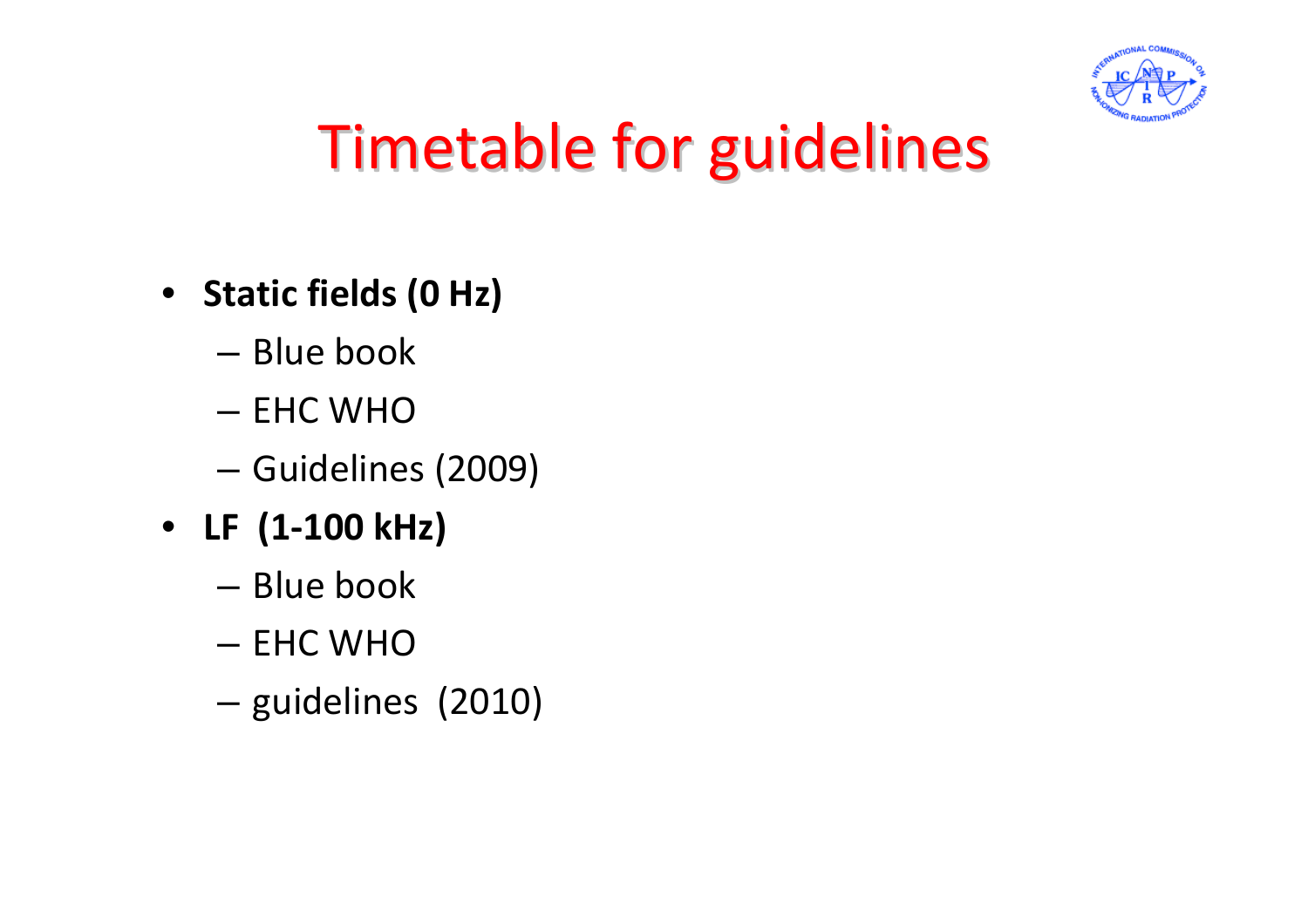

## Timetable for guidelines (cont.)

- **RF (100 kHz‐300 GHz)**
	- 1998 guidelines
	- Blue book (2009, in press, www.icnirp.de/documents/RFReview.pdf)
	- Statement on RF (2009)
	- WHO Research recommendations (2010)
	- EHC WHO (2010)
	- IARC cancer assessment (2011?)
	- Guidelines (2012 ?)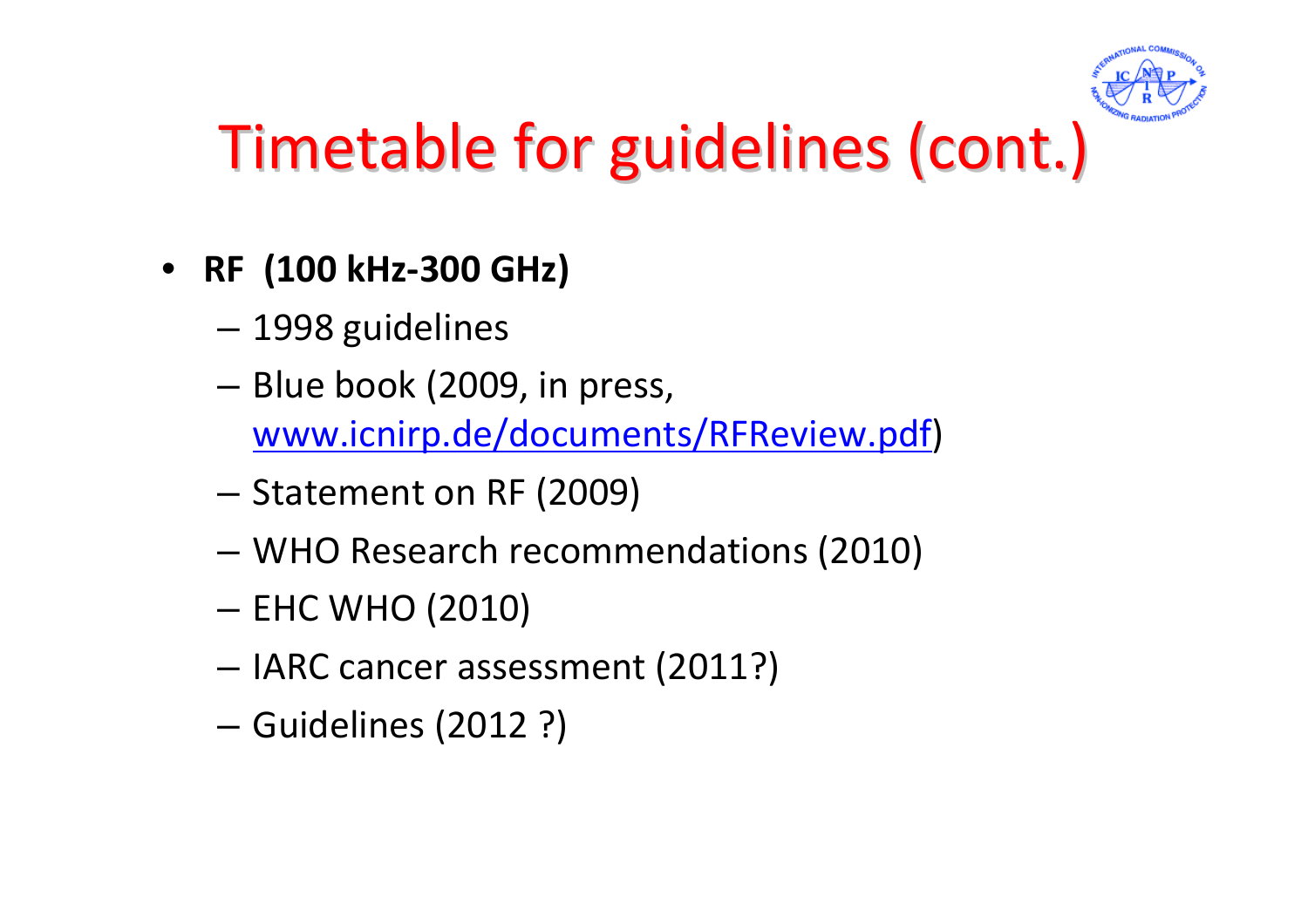

#### The 2009 statement on RF

www.icnirp.de/documents/StatementEMF.pdf

**ICNIRP Statement** 

#### **ICNIRP STATEMENT ON THE "GUIDELINES FOR LIMITING" EXPOSURE TO TIME-VARYING ELECTRIC, MAGNETIC, AND** ELECTROMAGNETIC FIELDS (UP TO 300 GHz)"

"It is the opinion of ICNIRP that the scientific literature published since the 1998 guidelines has provided **no evidence of any adverse effects below the basic restrictions** and **does not necessitate an immediate revision of its guidance** on limiting exposure to RF."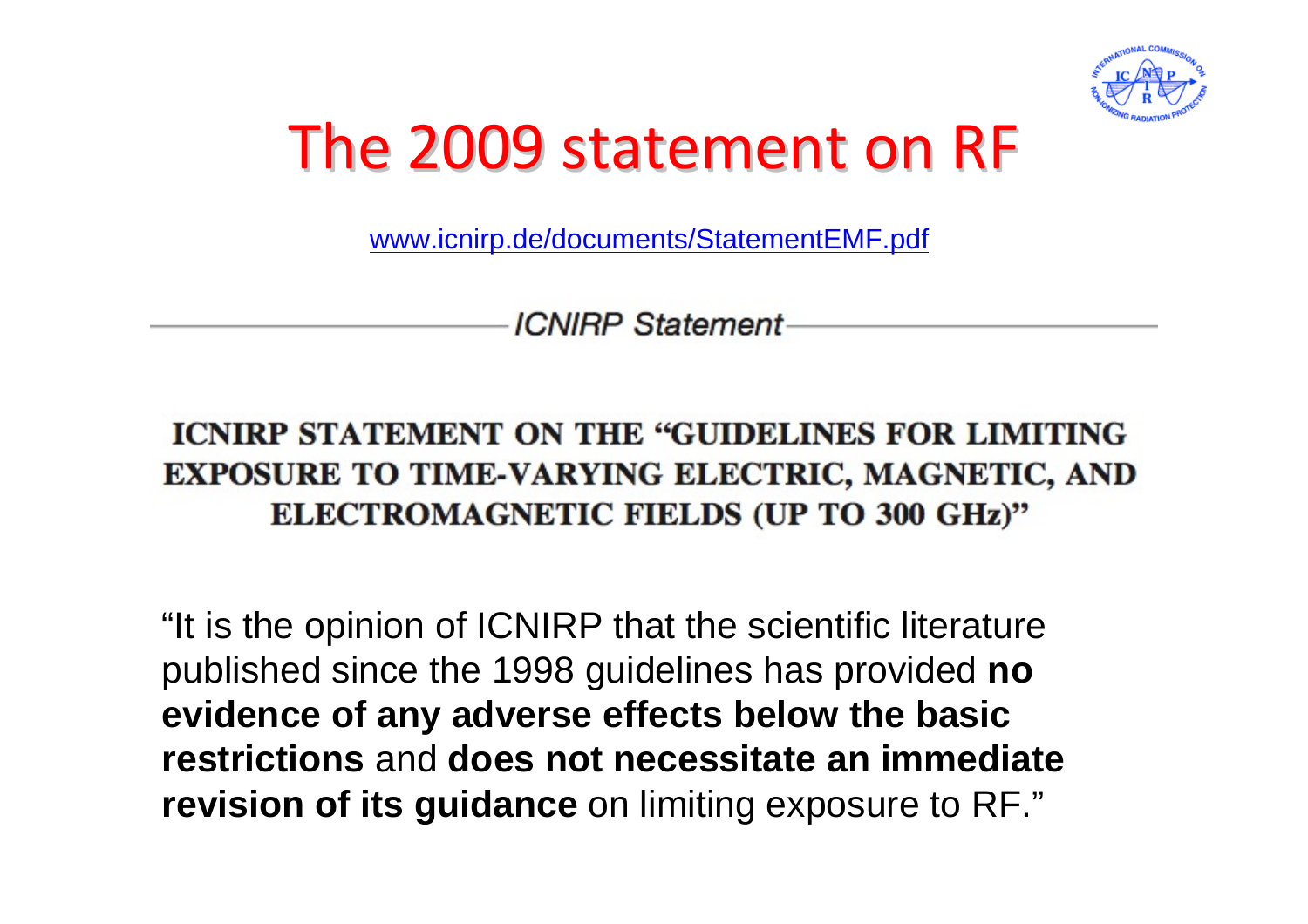## The 2009 statement on RF (cont.)

• "Some published studies […] showed that in the frequency ranges of body resonance (ca. 100 MHz) and from 1 to 4 GHz for bodies shorter than 1.3 <sup>m</sup> in height […] at the recommended reference level the induced *SARs could be up to 40% higher than the current basic restriction under worst‐case conditions*. However, this is negligible compared with the large reduction factor of 50."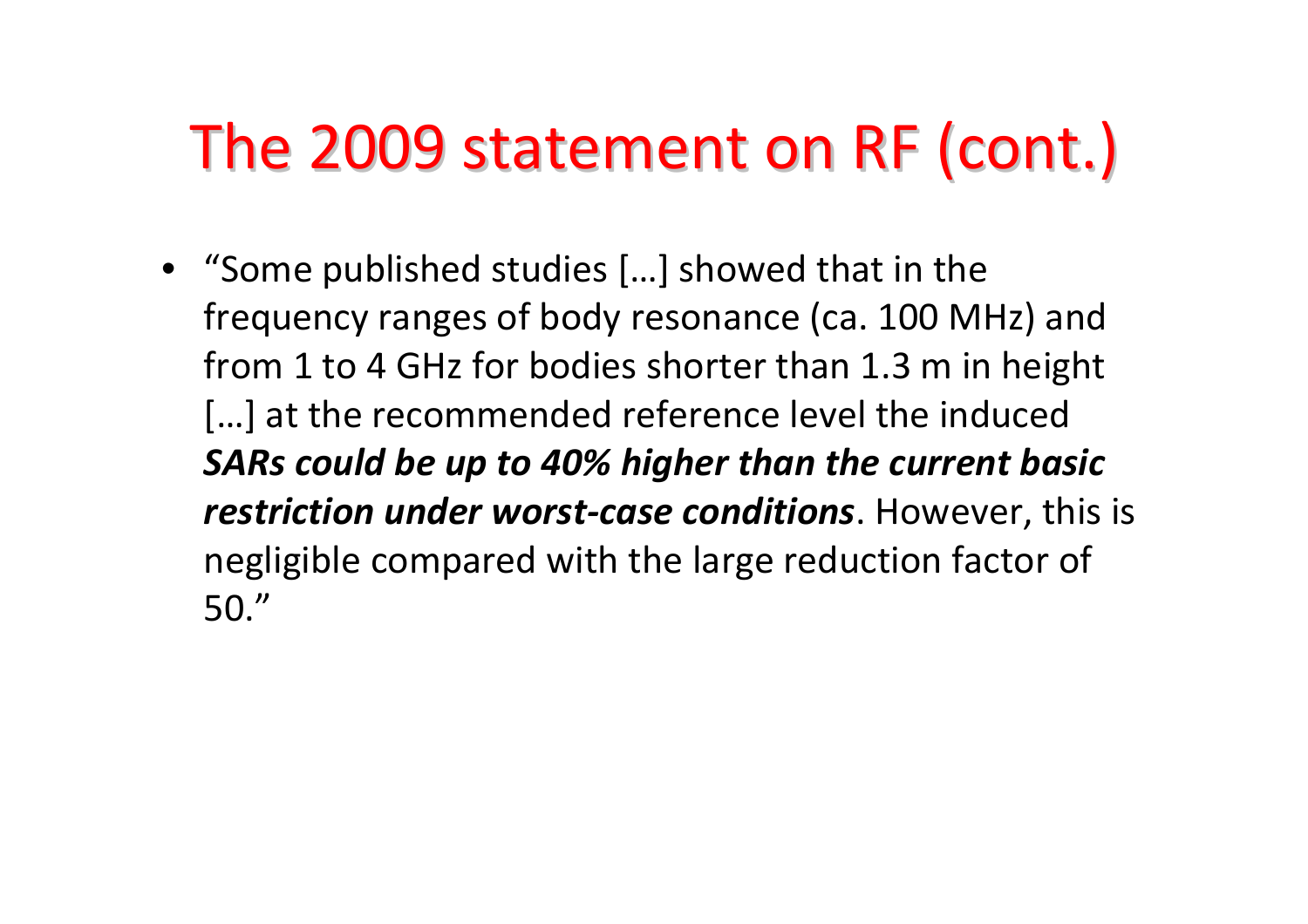### The 2009 statement on RF (cont.)

• **Epidemiology**: "The pooled analysis of all national *Interphone* data is not yet published. However, individual national and multinational results published thus far *do not indicate an elevation of the risk of cancers in the head with cell phones within 10 years of first use*. More data are needed before conclusions can be drawn for longer durations."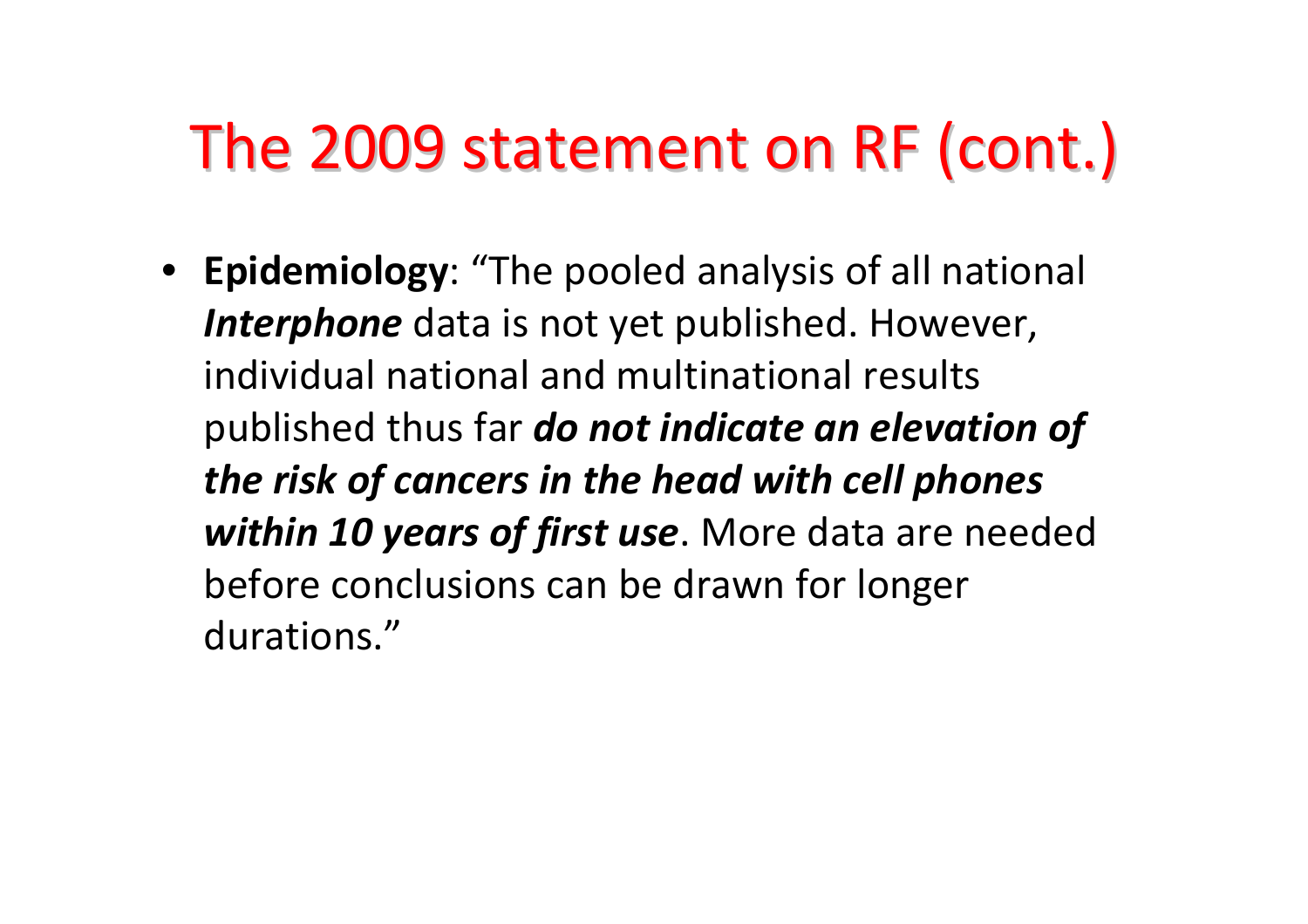

## Extrapolation to new signals

- Guidelines are, in principle, independent of technology advances,
- ICNIRP does not provide research recommendations *per se,*
- Extrapolation to new signals is <sup>a</sup> matter of research strategy (GLORE, COST BM0704).